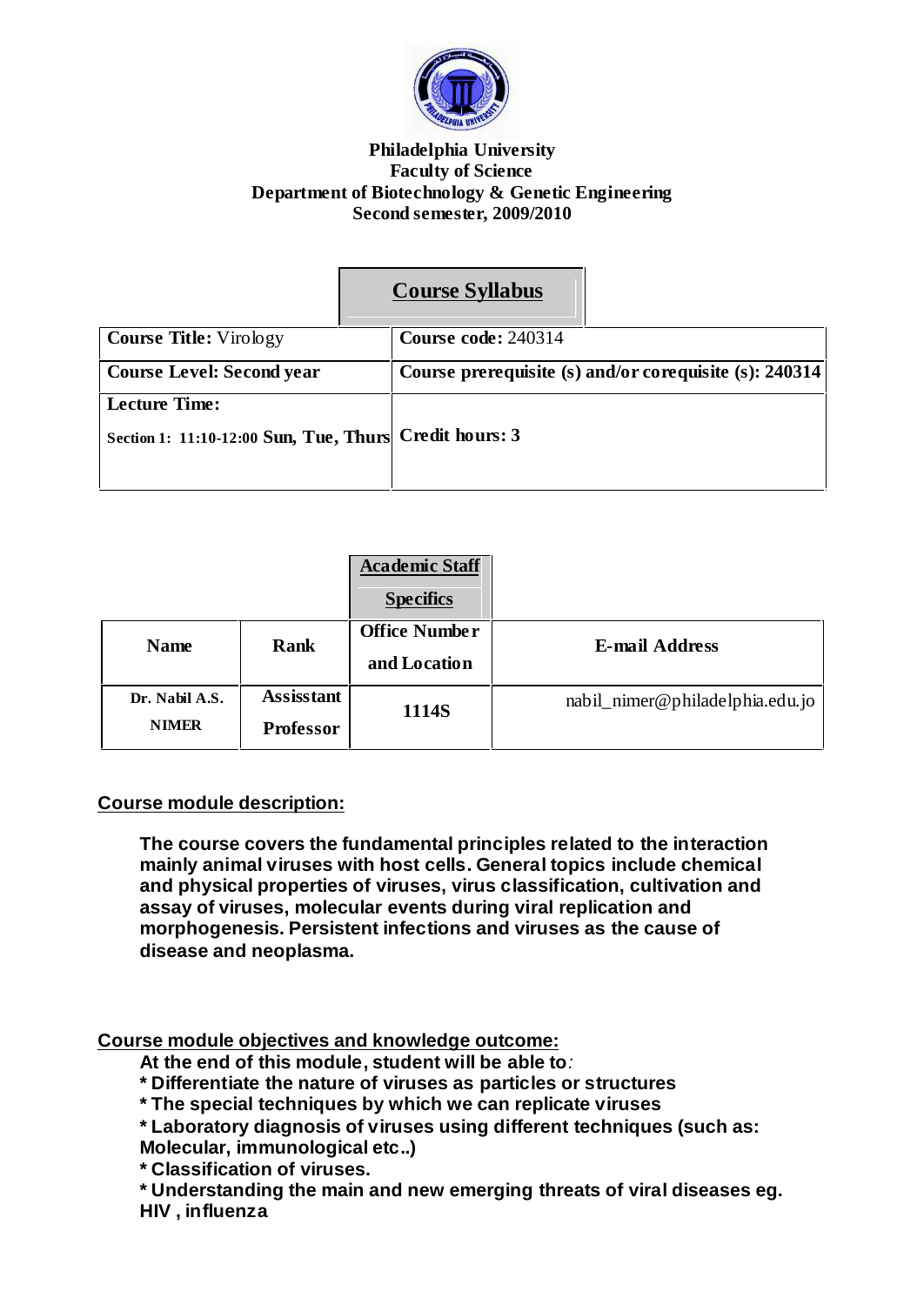\* **How to combat viral infections.**

## **Teaching methods:**

**The 45 hours in total will be mainly lectures with few tutorials and including two one hour exams.**

# **Learning outcomes:**

**Cognitive skills (thinking and analysis).**

**The capacity to identify different perspectives, theories and models potentially relevant to different subject matter and to appraise their strengths and weaknesses.**

**The capacity to be aware of the limitations of existing knowledge and understanding and to recognize the relevance of developing new approaches to situations and problems.**

**Learning logical thinking through taking the important ideas, facts and conclusions involved in a problem and arranging them in a chains like progression that takes on a meaning in and of itself.**

**Communication skills**

**Speak with more confidence and listen carefully to build rapport.**

**Students will be encouraged to express themselves more effectively**

**Assessment instruments**

| <b>Allocation of Marks</b>    |             |  |  |  |
|-------------------------------|-------------|--|--|--|
| <b>Assessment Instruments</b> | <b>Mark</b> |  |  |  |
| First examination             | 20          |  |  |  |
| Second examination            | 20          |  |  |  |
| Final examination: 50 marks   | 50          |  |  |  |
| Reports, Quizzes, Home works. | 10          |  |  |  |
| Total                         | 100         |  |  |  |

# **Course/ module components**

|      | Basic and support material to be |  |
|------|----------------------------------|--|
| week | covered                          |  |
| (1)  | Introduction to virology         |  |